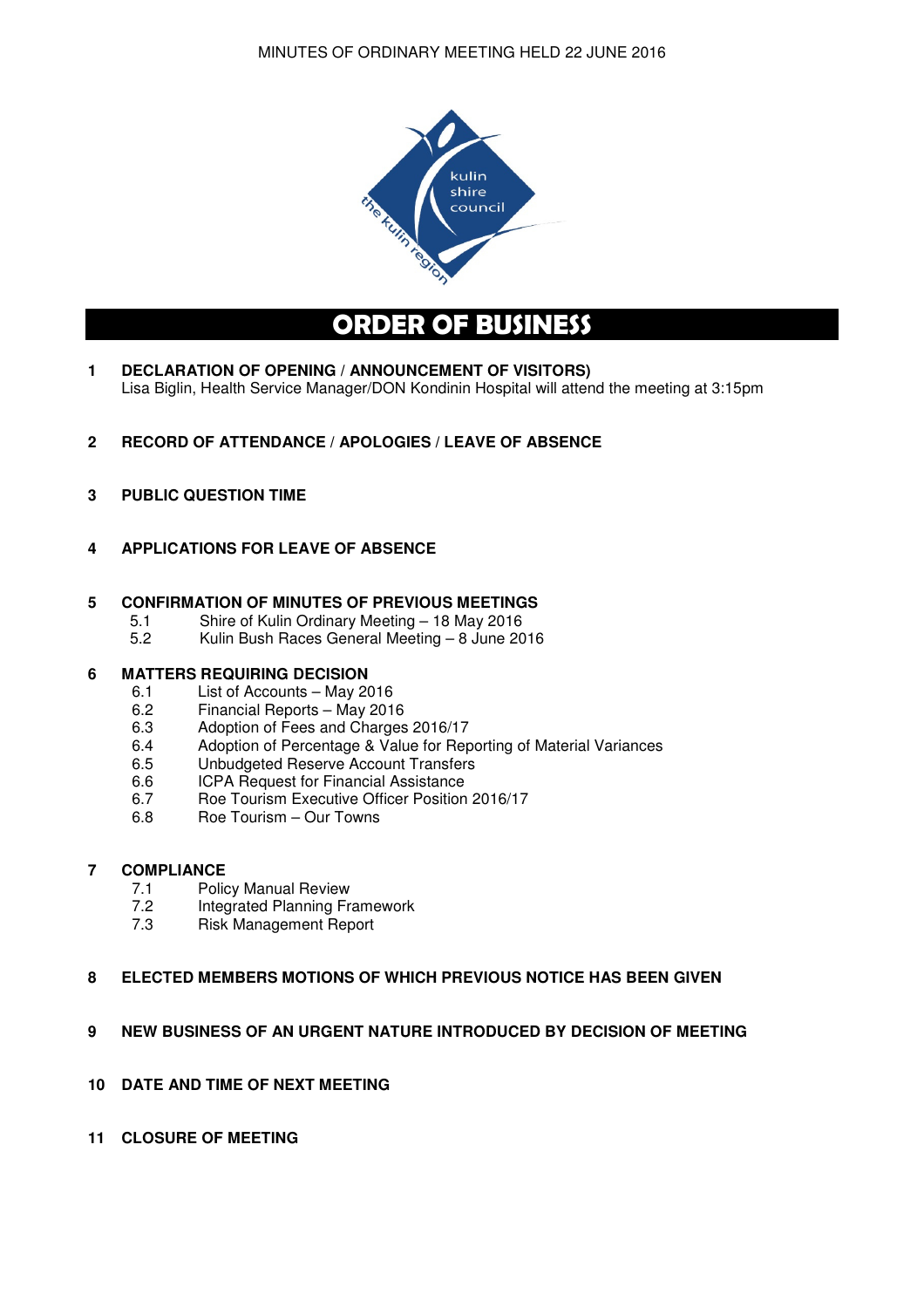# **Minutes of an Ordinary Meeting of Council held in the Council Chambers on Wednesday 22 June 2016 commencing at 3:01pm**

# **1. DECLARATION OF OPENING / ANNOUNCEMENT OF VISITORS**

Lisa Biglin and Ben Dennis from Kondinin Hospital will be attending the meeting at 3.15pm.

# **2. RECORD OF ATTENDANCE/APOLOGIES/LEAVE OF ABSENCE**

| Attendance          |                                |                  |
|---------------------|--------------------------------|------------------|
| <b>BD</b> West      | President                      | West Ward        |
| <b>RD Duckworth</b> | Deputy President               | West Ward        |
| <b>HT</b> McInnes   | Councillor                     | <b>Town Ward</b> |
| MJ Ledwith          | Councillor                     | West Ward        |
| R Bowey             | Councillor                     | <b>Town Ward</b> |
| G Robins            | Councillor                     | Town Ward        |
| R O'Brien           | Councillor                     | Central Ward     |
| <b>BP</b> Taylor    | Councillor                     | Central Ward     |
| L Varone            | Councillor                     | East Ward        |
| N Mason             | <b>Chief Executive Officer</b> |                  |
| C Vandenberg        | Deputy CEO                     |                  |
| N Thompson          | ESO / Minutes                  |                  |
| L Hobson            | Manager of Works               |                  |
|                     |                                |                  |

 Apologies Nil

#### **3. PUBLIC QUESTION TIME**  Nil

# **4. APPLICATIONS FOR LEAVE OF ABSENCE**  Nil

# **5. CONFIRMATION OF MINUTES OF PREVIOUS MEETINGS**

Shire of Kulin Ordinary Meeting – 18 May 2016

#### **01/0616**

**Moved Cr Robins Seconded Cr Varone that the minutes of the Ordinary Council Meeting held on 18 May 2016 be confirmed as a true and correct record.** 

 **Carried 9/0** 

Kulin Bush Races General Meeting – 8 June 2016

**02/0616** 

**Moved Cr O'Brien Seconded Cr Robins that the minutes of the Kulin Bush Races General Meeting held on 8 June 2016 be confirmed as a true and correct record.** 

**Carried 9/0** 

# **Ben Dennis and Lisa Biglin from Kondinin Hospital entered the Council Chambers at 3.14pm**

Information was provided to Council on the hospitals concerns with the Doctor appointed by Jupiter Medical Services, such as:-

- New GP is unable to practise inside the hospital
- Credentialing process is underway now
- Ideally the credentialing should have occurred before she commenced at Kondinin
- **Major impact on hospital services**
- Management has been through use of ETS (Emergency Telehealth Service) and Narrogin Dr on call, as well as RFDS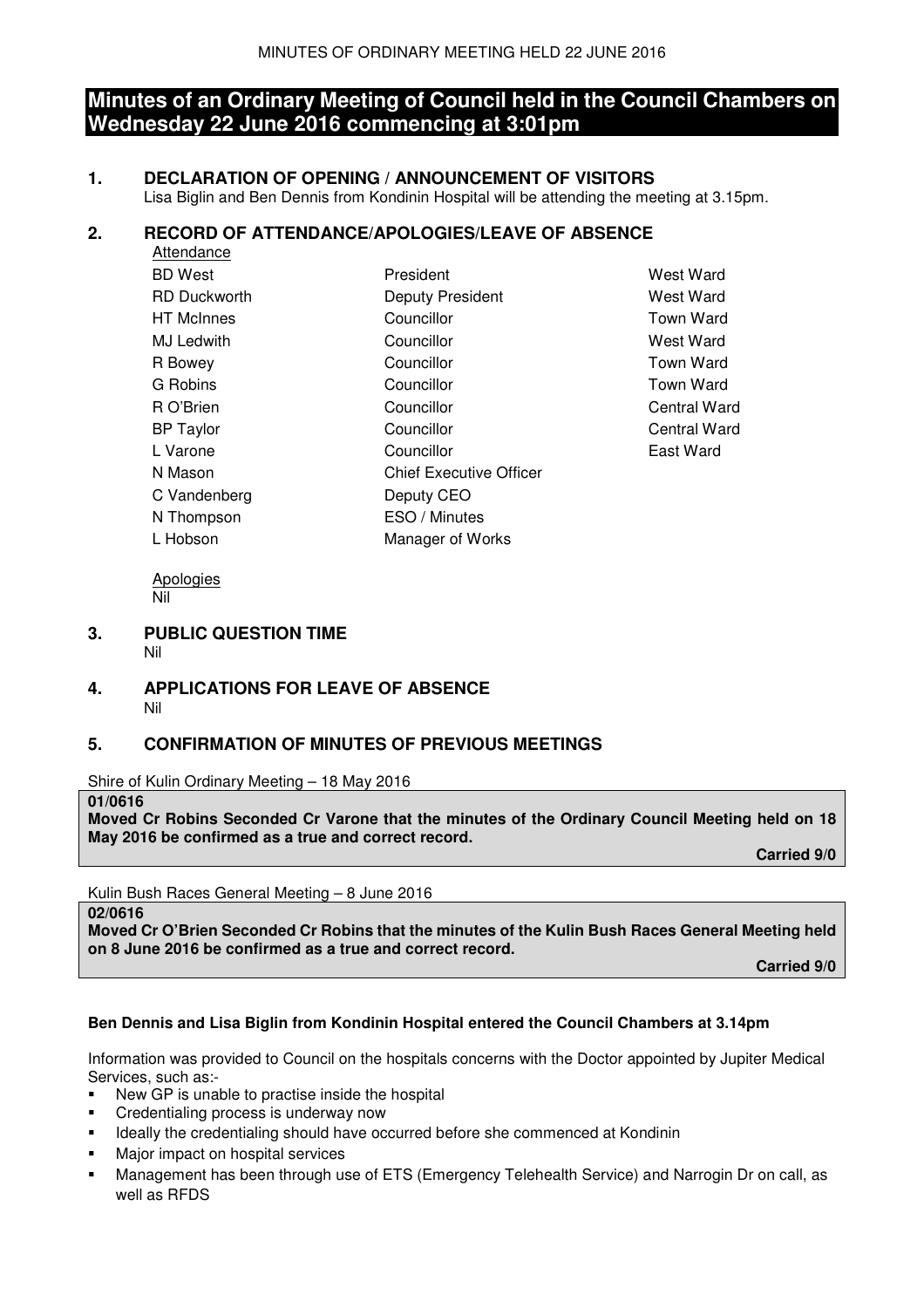#### MINUTES OF ORDINARY MEETING HELD 22 JUNE 2016

- Dr working out of Merredin comes out monthly to see resident patients
- **Possibly another two months before situation changes. There is a lack of feedback from contractor.**
- Increase in patient transfers from 3 (Feb/Mar) to 21 (April/May) pressure on volunteer ambulance officers is highly increased
- Cr Taylor asked if the problem isn't solved would it effect long term viability of the hospital. Lisa advised that no, they have some flexibility with their budget and would be sustainable.

Cr West invited Ben & Lisa to stay for afternoon tea.

# **Council adjourned for afternoon tea at 3.45pm**

**Council resumed from afternoon tea at 4:12pm** 

# **6 MATTERS REQUIRING COUNCIL DECISION**

# **6.1 List of Accounts – May 2016**

**RESPONSIBLE OFFICER:** DCEO **FILE REFERENCE:** 12.06 **AUTHOR:** DCEO **STRATEGIC REFERENCE/S: DISCLOSURE OF INTEREST:** Nil **SUMMARY:** 

Attached are the list of accounts paid during the month of May 2016 for Council's consideration.

**BACKGROUND & COMMENT:**  Nil

**FINANCIAL IMPLICATIONS:**  Nil

**STATUTORY AND PLANNING IMPLICATIONS:**  Nil

**POLICY IMPLICATIONS:** 

Nil

**COMMUNITY CONSULTATION:** 

Nil

**WORKFORCE IMPLICATIONS:** 

Nil

# **OFFICER'S RECOMMENDATION:**

That May payments being cheque No 337 (Trust Fund), 1857 - 1859 (Bush Races), 36587 - 36598 (Municipal), EFT No's 11296 - 11463 (Municipal), credit card payments, creditor payments, and other vouchers from the Municipal Fund totalling \$435,337.26 be passed for payment.

# **VOTING REQUIREMENTS:**

Simple majority required.

# **03/0616**

**Moved Cr Ledwith Seconded Cr Robins that May payments being cheque No 337 (Trust Fund), 1857 - 1859 (Bush Races), 36587 - 36598 (Municipal), EFT No's 11296 - 11463 (Municipal), credit card payments, creditor payments, and other vouchers from the Municipal Fund totalling \$435,337.26 be passed for payment.** 

 **Carried 9/0**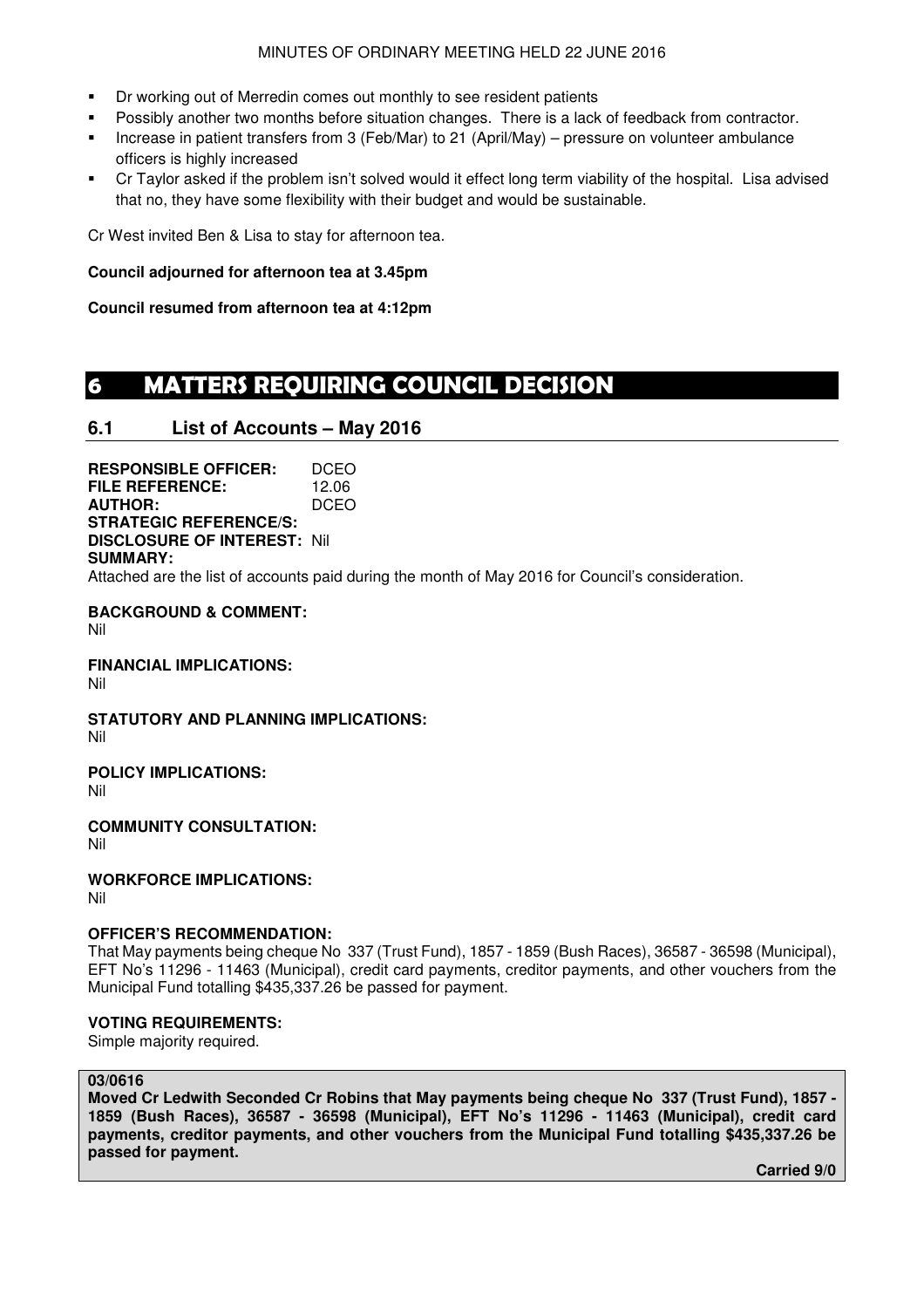# **6.2 Financial Reports – May 2016**

**RESPONSIBLE OFFICER:** DCEO **FILE REFERENCE:** 12.01 **AUTHOR:** DCEO **STRATEGIC REFERENCE/S: DISCLOSURE OF INTEREST:** Nil

#### **SUMMARY:**

Attached are the financial reports for the period ending 31 May 2016.

#### **BACKGROUND & COMMENT:**

Nil

#### **FINANCIAL IMPLICATIONS:**

Kulin Bush Races allocations yet to be completed, last update September 2015. Bank Reconciliations to May have been completed.

### **STATUTORY AND PLANNING IMPLICATIONS:**

Regulation 34 of the Local Government (Financial Management) Regulations 1996 requires local governments to prepare each month a statement of financial activity reporting on the revenue and expenditure of funds for the month in question.

# **POLICY IMPLICATIONS:**  Nil

**COMMUNITY CONSULTATION:**  Nil **WORKFORCE IMPLICATIONS:**  Nil

#### **OFFICER'S RECOMMENDATION:**

That Council endorse the monthly financial statements for the period ending 31 May 2016.

#### **VOTING REQUIREMENTS:**

Simple majority required.

#### **04/0616**

**Moved Cr Varone Seconded Cr O'Brien that Council endorse the monthly financial statements for the period ending 31 May 2016.** 

 **Carried 9/0** 

# **6.3 Adoption of Fees and Charges 2016/17**

**RESPONSIBLE OFFICER:** DCEO **FILE REFERENCE:** 12.04<br>**AUTHOR:** DCEO **AUTHOR: STRATEGIC REFERENCE/S: DISCLOSURE OF INTEREST:** Nil

#### **SUMMARY:**

A schedule of proposed fees & charges for the 2016/17 financial year will be presented to Council at the meeting.

#### **BACKGROUND & COMMENT:**

In accordance with Section 6.16 of the Local Government Act 1995, a Local Government may impose and recover a fee or charge for any goods or service it provides or proposes to provide. Fees and charges can be imposed or amended during the year, but only by an absolute majority decision of Council.

#### **FINANCIAL IMPLICATIONS:**

The schedule of fees and charges has been reviewed with the view of maintaining revenues at the required level to meet service needs and community expectations.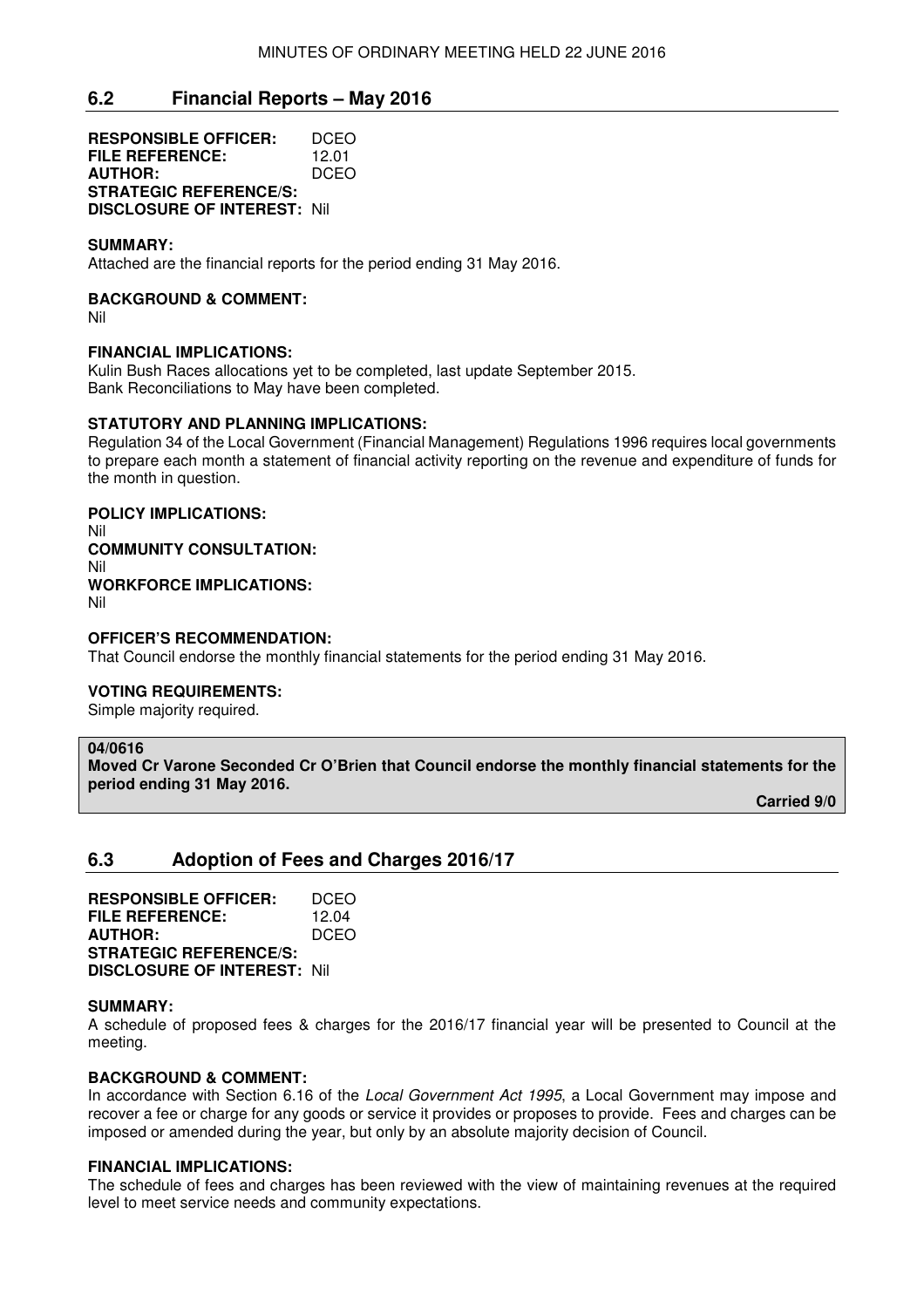# **STATUTORY AND PLANNING IMPLICATIONS:**

Nil

# **POLICY IMPLICATIONS:**

Nil

**COMMUNITY CONSULTATION:**

Nil

# **WORKFORCE IMPLICATIONS:**

Nil

# **OFFICER'S RECOMMENDATION:**

- 1. That Council adopt and incorporate the proposed schedule of fees and charges.
- 2. That the proposed fees and charges take effect 1 July 2016.

# **VOTING REQUIREMENTS:**

Absolute majority required.

# **05/0616**

**Moved Cr McInnes Seconded Cr O'Brien:-** 

- **1. That Council adopt and incorporate the proposed schedule of fees and charges.**
- **2. That the proposed fees and charges take effect 1 July 2016.**

**Carried 9/0** 

# **6.4 Adoption of Percentage and Value for the Reporting of Material Variances**

| <b>RESPONSIBLE OFFICER:</b>         | DCEO  |
|-------------------------------------|-------|
| <b>FILE REFERENCE:</b>              | 12.01 |
| <b>AUTHOR:</b>                      | DCEO  |
| <b>STRATEGIC REFERENCE/S:</b>       |       |
| <b>DISCLOSURE OF INTEREST: Nill</b> |       |

# **SUMMARY:**

Financial Management Regulations that came into effect on 1 July 2005 require the adoption of a percentage or value, calculated in accordance with Australian Accounting Standard AASB 1031 Materiality to be used in the statements of financial activity for reporting material variances.

# **BACKGROUND & COMMENT:**

Currently the variance reported is +/- 10% and +/- \$5,000.

# **STATUTORY AND PLANNING IMPLICATIONS:**

Regulation 34 of the Local Government (Financial Management) Regulations 1996 requires local governments to prepare each month a statement of financial activity reporting on the revenue and expenditure of funds for the month in question.

- 1. The statement is to contain the following detail:
	- a) annual budget estimates, taking into account any expenditures incurred for an additional purpose under Section 6.8(1)(b) or (c) (i.e. the revised budget);
	- b) budget estimates to the end of the month to which the statement relates;
	- c) actual amounts of expenditure, revenue and income to the end of the month to which the statement relates;
	- d) material variances between the comparable amounts referred to in (b) and (c) above; and
	- e) the net current assets at the end of the month to which the statement relates (ie surplus/(deficit) position.
- 2. The statement of financial activity is to be accompanied by:
	- a) explanation of the composition of the net current asset of the month to which the statement relates, less committed assets and restricted assets;
	- b) an explanation of each the material variance referred to in subregulation 1(d) above: and:
	- c) such other supporting information as is considered relevant by the local government.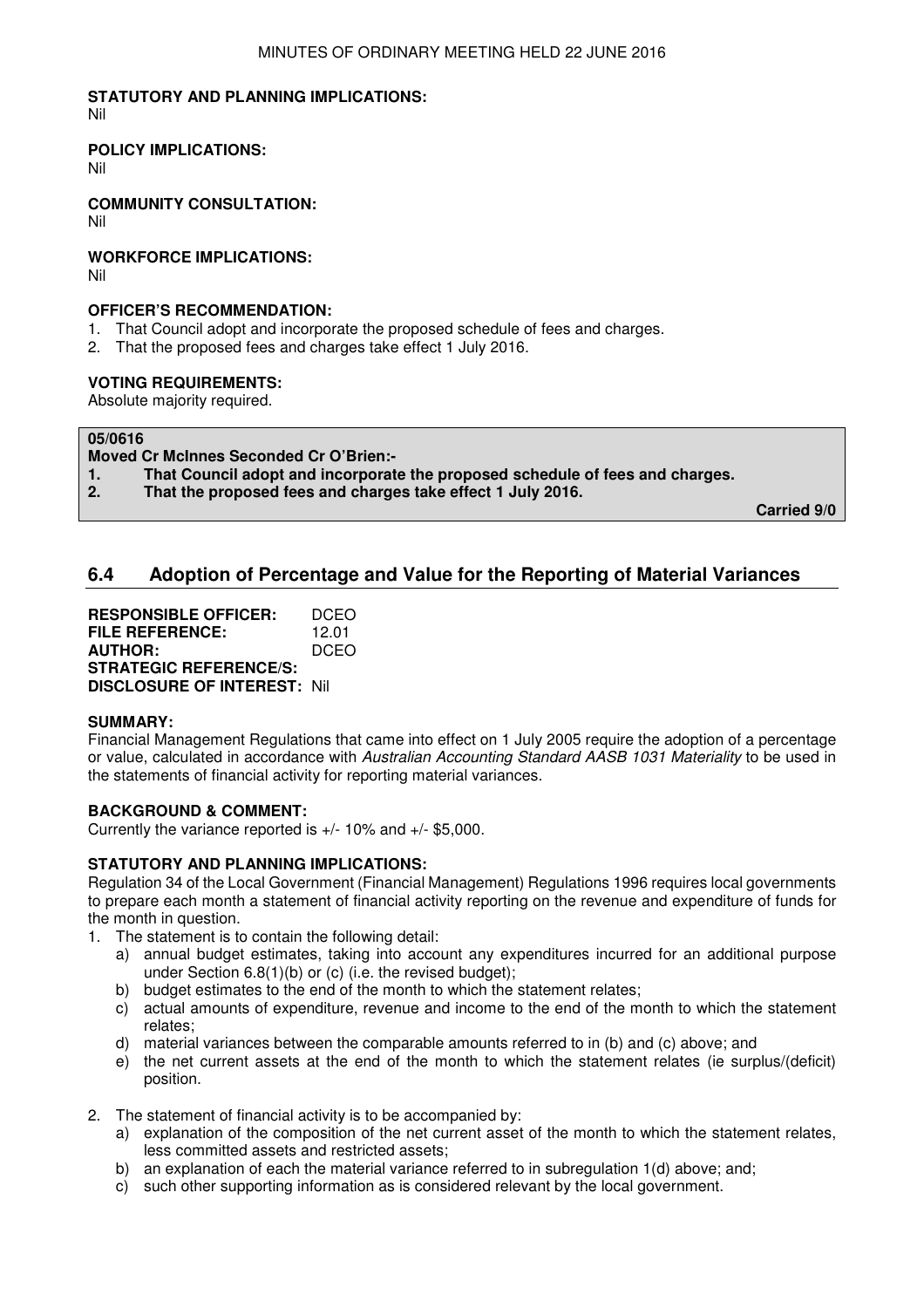- 3. The information in a statement of financial activity may be shown:
	- a) according to nature and type classification; or
	- b) by program; or
	- c) by business unit.
- 4. A statement of financial activity, and the accompanying documents referred to in subregulation (2), are to he<sup>.</sup>
	- a) presented at an ordinary meeting of the council within 2 months after the end of the month to which the statement relates; and
	- b) recorded in the minutes of the meeting at which it is presented.
- 5. Each financial year, a local government is to adopt a percentage or value, calculated in accordance with the Australian Accounting Standards (AAS), to be used in statements of financial activity for reporting material variances.

**POLICY IMPLICATIONS:** Adoption of the proposed percentage and value will become Council policy to guide the preparation of monthly statements.

# **COMMUNITY CONSULTATION:**

Nil

# **WORKFORCE IMPLICATIONS:**

Nil

# **OFFICER'S RECOMMENDATION:**

Report material variances of +/- 10% and +/- \$5,000, whichever is the greater, from the budget figure and report these variances by way of a supporting note to the Monthly Statement of Financial Activity for the financial year 2016/17.

# **VOTING REQUIREMENTS:**

Simple majority required.

# **06/0616**

**Moved Cr Taylor Seconded Cr Robins that material variances of +/- 10% and +/- \$5,000, whichever is the greater, from the budget figure be reported to Council, and these variances by way of a supporting note to the Monthly Statement of Financial Activity for the financial year 2016/17.** 

**Carried 9/0** 

# **6.5 Unbudgeted Reserve Account Transfers**

**NAME OF APPLICANT: DCEO FILE REFERENCE: STRATEGIC REFERENCE/S: AUTHOR:** Cassi-Dee Vandenberg

# **SUMMARY:**

To transfer loan funds received to reserve accounts in order to, at a minimum, replenish the funds spent from reserves during the construction of our administration building. In addition to this it is necessary to process two other unbudgeted reserve transfers.

# **BACKGROUND & COMMENT:**

The budgeted loan for the construction of the administration building was approved and credited to our bank account in June 2016. To restrict these funds for future capital purchases, such as construction of staff housing, I believe we need to transfer a majority of these funds in to our reserve funds.

Suggested Transfers:

| Caggoolog Hanoloio.              |             |
|----------------------------------|-------------|
| <b>Building Reserve</b>          | \$1,000,000 |
| <b>Plant Reserve</b>             | \$200,000   |
| Administration Equipment Reserve | \$70,000    |

In addition to this, in order to cash back our long service leave and annual leave accruals, further funds should be transferred to the leave reserve.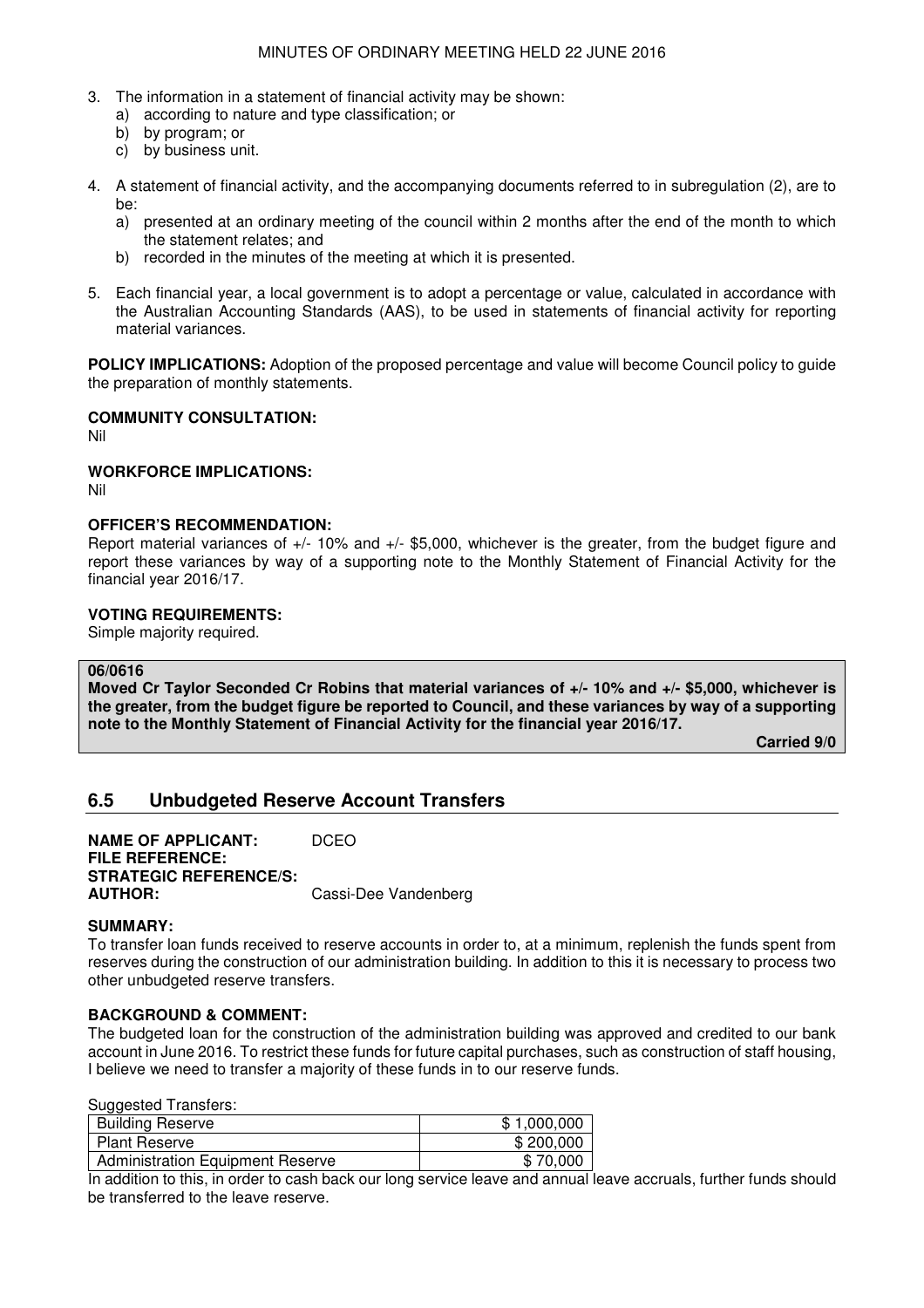#### MINUTES OF ORDINARY MEETING HELD 22 JUNE 2016

#### Suggested Transfers:

| I Leave Reserve | \$100.000 |  |
|-----------------|-----------|--|
|                 |           |  |

Throughout the year the Kulin Netball Club made a contribution to Council towards the resurfacing of the recreation centre courts. This contribution also needs to be added to our reserve funds.

#### Suggested Transfers:

Court Resurfacing Reserve \$2,000

The funds will be placed on deposit with Bendigo Bank earning interest of approximately 2%.

#### **FINANCIAL IMPLICATIONS:**

These transfers will allow us to draw from these funds in future years rather than fund our operating budget if they remain in our carried forward surplus.

#### **STATUTORY AND TOWN PLANNING IMPLICATIONS:**

Nil

#### **RECOMMENDATION:**

That Council approve the transfer of \$1,372,000 to the Reserve Fund prior to the end of the financial year.

#### **VOTING REQUIREMENTS:**

Absolute majority required.

#### **07/0616**

**Moved Cr Taylor Seconded Cr O'Brien that Council approve the transfer of \$1,372,000 to the Reserve Fund prior to the end of the financial year.** 

**Carried 9/0** 

# **6.6 ICPA – Request for Financial Support**

| <b>NAME OF APPLICANT:</b>          | CEO   |
|------------------------------------|-------|
| <b>RESPONSIBLE OFFICER:</b>        | CEO   |
| <b>FILE REFERENCE:</b>             | 24.01 |
| <b>AUTHOR:</b>                     | CEO   |
| <b>STRATEGIC REFERENCE/S:</b>      |       |
| <b>DISCLOSURE OF INTEREST: Nil</b> |       |

#### **SUMMARY:**

The Isolated Children's and Parents' Association have written to Council to advise of the upcoming Federal Annual Conference being held in Perth in August 2016. They are seeking sponsorship of between \$500 - \$1000, to assist with conference expenses, with the aim of keeping registration costs to a minimum to encourage members to attend.

#### **BACKGROUND & COMMENT:**

The ICPA is a not for profit organisation dedicated to representing rural people to ensure they have access to an equal and appropriate education. At the December meeting, Council agreed to donate \$500 towards their State Conference which was held in March this year.

The group advised that all sponsorship will be fully acknowledged and there is the opportunity to display posters or provide literature promoting the Kulin area, during the conference.

#### **FINANCIAL IMPLICATIONS:**

Any allocation would need to be included in the 2016/17 budget deliberations.

# **STATUTORY AND TOWN PLANNING IMPLICATIONS:**

Nil

### **RECOMMENDATION:**

For Council consideration.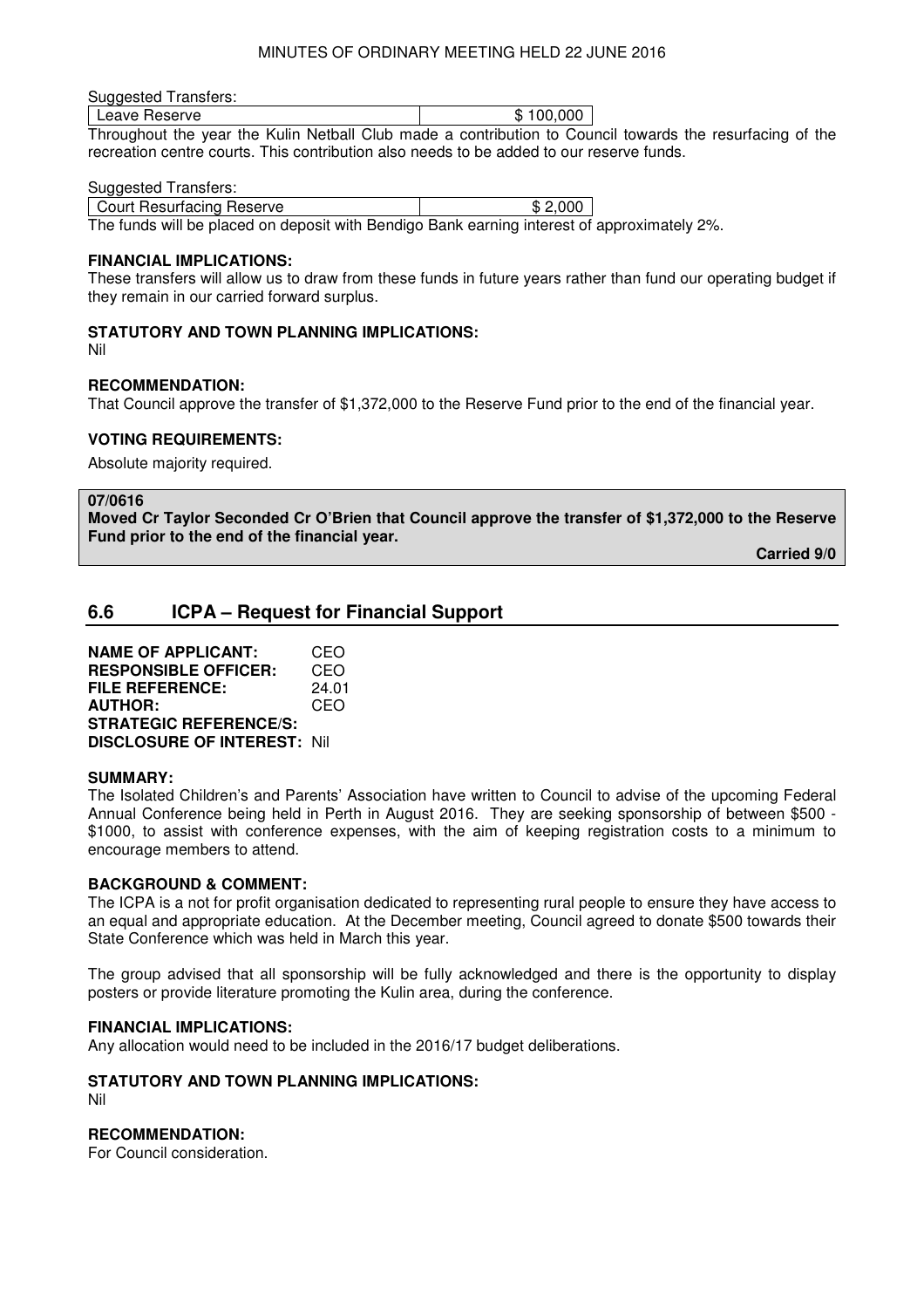#### **VOTING REQUIREMENTS:**

Simple majority required.

#### **08/0616**

**Moved Cr Duckworth Seconded Cr Bowey that Council donate \$500 to the ICPA's Federal Annual Conference to be held in Perth in August.** 

**Carried 9/0** 

**Kate Bishop, CRC Manager, entered the Council Chambers at 4.53pm** 

# **6.7 Roe Tourism Executive Officer Position 2016/17**

| <b>NAME OF APPLICANT:</b><br><b>FILE REFERENCE:</b> | Kate Bishop<br>08.07<br><b>STRATEGIC REFERENCE/S:</b> 2.2.1 Support and promote a collaborative Shire wide approach to heritage,<br>our stories and tourism. Continue to support the objectives of Roe Tourism,<br>Central Wheatbelt and local tourism businesses and services<br>4.1 Continue to participate in sub regional and regional groups to gain |
|-----------------------------------------------------|-----------------------------------------------------------------------------------------------------------------------------------------------------------------------------------------------------------------------------------------------------------------------------------------------------------------------------------------------------------|
| <b>AUTHOR:</b>                                      | efficiencies and productivity.<br>Kate Bishop                                                                                                                                                                                                                                                                                                             |

#### **SUMMARY:**

Mikaela Knill has been appointed as Executive Officer for Roe Tourism Association for a trail 12 month term. Roe Tourism has requested the 7 Shires make a once off contribution of around \$2,500 to fund this position. After the trial period the funding options will need to be looked at again.

I intend on working closely with Mikaela to set up the association so that it increases its membership base to pay for Mikaela's position and Mikaela will be applying for grants and sponsorship to fund marketing and promotional activities. If successful the Shire of Kulin won't be required to make any extra contributions to Roe Tourism as it will be a sustainable and viable organisation. Three other Shires including the Shire of Kondinin have so far endorsed the position. As yet Mikaela Knill hasn't started but she is very keen to commence.

#### **BACKGROUND & COMMENT:**

Roe Tourism lacks Governance leadership as the structure is set up as a collaboration of the 7 Shires. Requirements such as meeting minute taking, setting agendas, providing a point of contact for advertising, sourcing memberships and putting together a marketing strategy is holding Roe Tourism back from developing into the Tourism Association it could be.

In the past community members from the shires have volunteered to take up office bearer type positions. As the committee knows volunteers of the quality are getting harder and harder to come by. Any marketing projects that the association takes on often has to be headed by a local shire delegate (usually a CRC or CDO) in the Shire of Kulin's case Gen Whisson provided a lot of leadership and direction to the association during the making of pathways to wave rock YouTube clip.

With the appointment of an executive office, local shire employees would not have to be burdened with extra work to see the association flourish, it would become a lot more efficient and productive.

In the past the Shire of Kulin has made a provision of \$2500 towards the Central Wheatbelt Visitor Centre but it was decided that this year they would not continue with this. Technically the money is still budgeted for therefore the surplus funds year could be put towards to appointment of an executive officer.

I believe we need to support this organisation to become more efficient and productive because there is a lot of potential for tourism to continue to develop in the Eastern Wheatbelt. This is a once off request and there will be no future expectations for the Shire of Kulin to commit to.

# **FINANCIAL IMPLICATIONS:**

- \*\$2,500 for 2016/17 Executive Officer position once off trial (utilising the funds budgeted for Central Wheatbelt originally)
- \$2,500 for 2017 Roe Tourism Association to be invoiced in November 2016
- Provision of \$1700 \$2000 made for 2017/18 budget if trial is successful and funds needed
- \*The more Shires come on board the less this cost will be.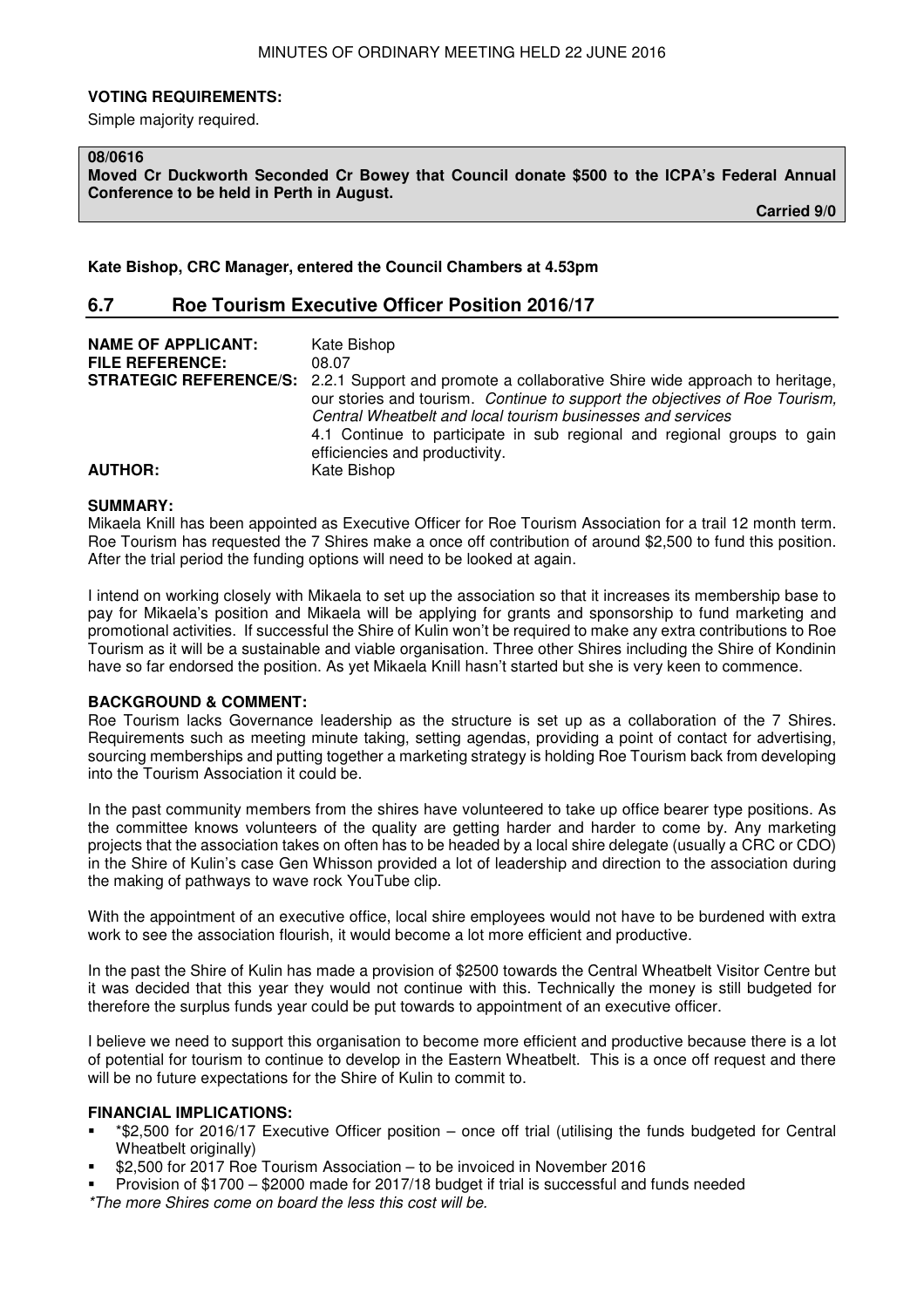### **STATUTORY AND TOWN PLANNING IMPLICATIONS:**

Nil

#### **RECOMMENDATION:**

That Council support the appointment of a Roe Tourism Executive Officer and contribute \$2,500 (previously budgeted for Central Wheatbelt Visitors Centre) this financial year, to assist the position to get off the ground.

# **VOTING REQUIREMENTS:**

Simple majority required.

# **09/0616**

**Moved Cr McInnes Seconded Cr Robins that Council support the appointment of a Roe Tourism Executive Officer and contribute \$2,500 (previously budgeted for Central Wheatbelt Visitors Centre) this financial year, to assist the position to get off the ground.** 

**Carried 9/0** 

# **6.8 Roe Tourism – Our Towns**

| <b>NAME OF APPLICANT:</b><br><b>FILE REFERENCE:</b> | Kate Bishop<br>08.07<br><b>STRATEGIC REFERENCE/S:</b> 2.2.1 Support and promote a collaborative Shire wide approach to heritage,<br>our stories and tourism. Continue to support the objectives of Roe Tourism,<br>Central Wheatbelt and local tourism businesses and services<br>4.1 Continue to participate in sub regional and regional groups to gain |
|-----------------------------------------------------|-----------------------------------------------------------------------------------------------------------------------------------------------------------------------------------------------------------------------------------------------------------------------------------------------------------------------------------------------------------|
| <b>AUTHOR:</b>                                      | efficiencies and productivity.<br>Kate Bishop                                                                                                                                                                                                                                                                                                             |

#### **SUMMARY:**

I have recently had a phone call from the film producer of Our Towns, who is really keen to feature the Wheatbelt in a WHOLE episode in the upcoming series due to air in November. Information is as follows:-

- To be broadcast throughout the state via Channel 7 (metro) and GWN Prime (regional) from November this year.
- Series' major aim is to promote why people should visit, live, play, work, study and invest in the towns/cities of Western Australia.
- The project will be produced by VISAGE Productions a WA based production company who will be utilizing the skills of a WA based production team for this series.
- The program is built from a successful model that has been in production in Western Australia over three previous series' and more recently via a Queensland focussed series, which has just completed airing.
- The 10 episode, 30 minute program will be packaged as an entertaining and informative look at some of the regional towns and cities (and near Perth metro towns) that have made their mark in WA, towns that have gathered plenty of history over the years, as well as looking at what the towns have planned for the future.
- Each of the 10 weekly episodes will focus on a particular town/city, and the surrounding region. Feature stories will cover subjects relating to tourism, regional and economic development and industry and commercial growth, stories built around 'positive' community relationships and partnerships. The content is endless, as long as it's a positive story.
- The program will feature the many companies and organisations that are helping the area move forward, for the betterment of themselves and for the community, and provides an ideal opportunity for the town and business operators in the region to feature their product to an extensive audience.
- Each participant will also have unlimited access to the final edited story, as well as the raw footage, which can be further promoted through other promotional mediums such as television commercials, websites and social media (conditions apply).

# **BACKGROUND & COMMENT:**

Apparently, of the four previous WA series' we haven't had a Wheatbelt presence and Visage is keen to try and have the region involved this time, and keen on how we could bring this together as a 'drive-trail' storyline.

The target for each episode is to raise \$40,000 ex GST. A joint-collaboration between the Shires involved has been received positively. The 30 minute episode ends up being 22 minutes after commercials breaks, which, after opening and closing graphics, commercial break play-offs and Presenter links throughout the region, ends up being 20 minutes of designated-region content.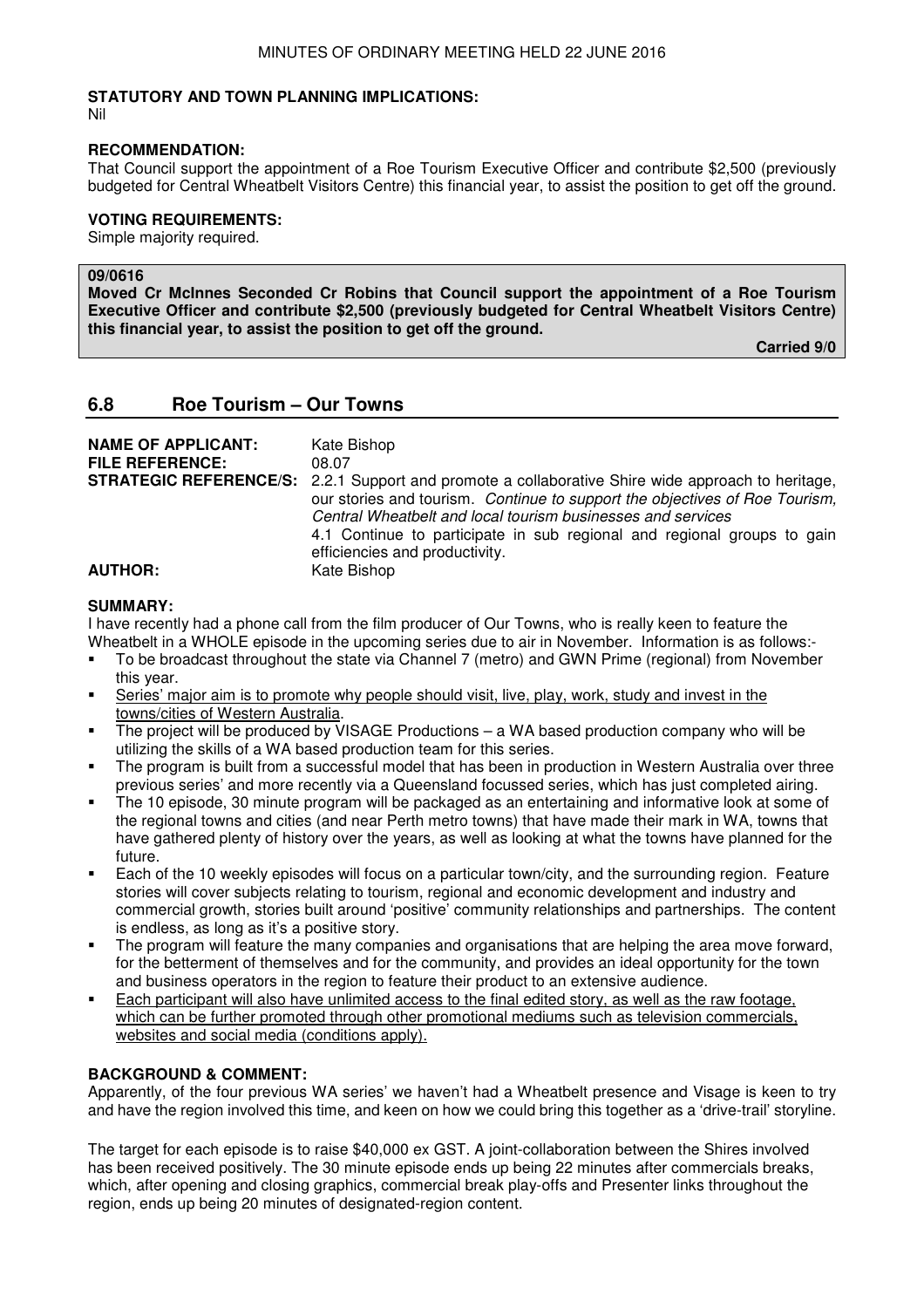State-wide coverage on Channel 7 and GWN, social media coverage, four ready-made segmented stories (four segments per episode) with an option to edit together as one package as part of the overall cost, as well as access to the raw footage, including drone footage (conditions apply), the cost would be expensive, so this is a great investment considering what you receive for \$40,000. This entire episode would be a stand-alone 'Pathways to Wave Rock' feature and we could edit the package together so we can on-use as a video promotion (20 minutes duration).

The company has a proven history in producing quality TV footage, they have provided letters of endorsement and a company profile.

#### **FINANCIAL IMPLICATIONS:**

If all the Shires are on board \$5,714.00 to be included in next year's budget considerations.

### **STATUTORY AND TOWN PLANNING IMPLICATIONS:**

Nil

#### **RECOMMENDATION:**

That Council endorse the production of a Pathways to Wave Rock Our Towns episode and that an amount of \$5,174 be included in tourism and area promotion of the 201/17 budget to cover associated costs.

#### **VOTING REQUIREMENTS:**

Simple majority required.

**Resolved that Council are supportive of the Pathways to Wave Rock Our Towns episode and after further investigation by the CRC Manager, Council make an allocation in the 2016/17 budget.** 

# **7 COMPLIANCE**

# **7.1 Review of Policy Manual**

| <b>NAME OF APPLICANT:</b>          | CEO   |
|------------------------------------|-------|
| <b>RESPONSIBLE OFFICER:</b>        | CEO   |
| <b>FILE REFERENCE:</b>             | 04.04 |
| <b>AUTHOR:</b>                     | CEO   |
| <b>STRATEGIC REFERENCE/S:</b>      |       |
| <b>DISCLOSURE OF INTEREST: Nil</b> |       |

#### **SUMMARY:**

Council is required to review the Policy Manual on an annual basis. The policy manual was last reviewed at the June 2015 Council Meeting. Copies were sent out to Councillors earlier and a hard copy will be available at the meeting for the review.

#### **BACKGROUND & COMMENT:**

Nil

#### **FINANCIAL IMPLICATIONS:** Nil

# **STATUTORY AND PLANNING IMPLICATIONS:**

Review of the Policy Manual is required on an annual basis.

#### **POLICY IMPLICATIONS:**

Nil, unless some changes are proposed by Council.

# **COMMUNITY CONSULTATION:**

Nil

**WORKFORCE IMPLICATIONS:**

Nil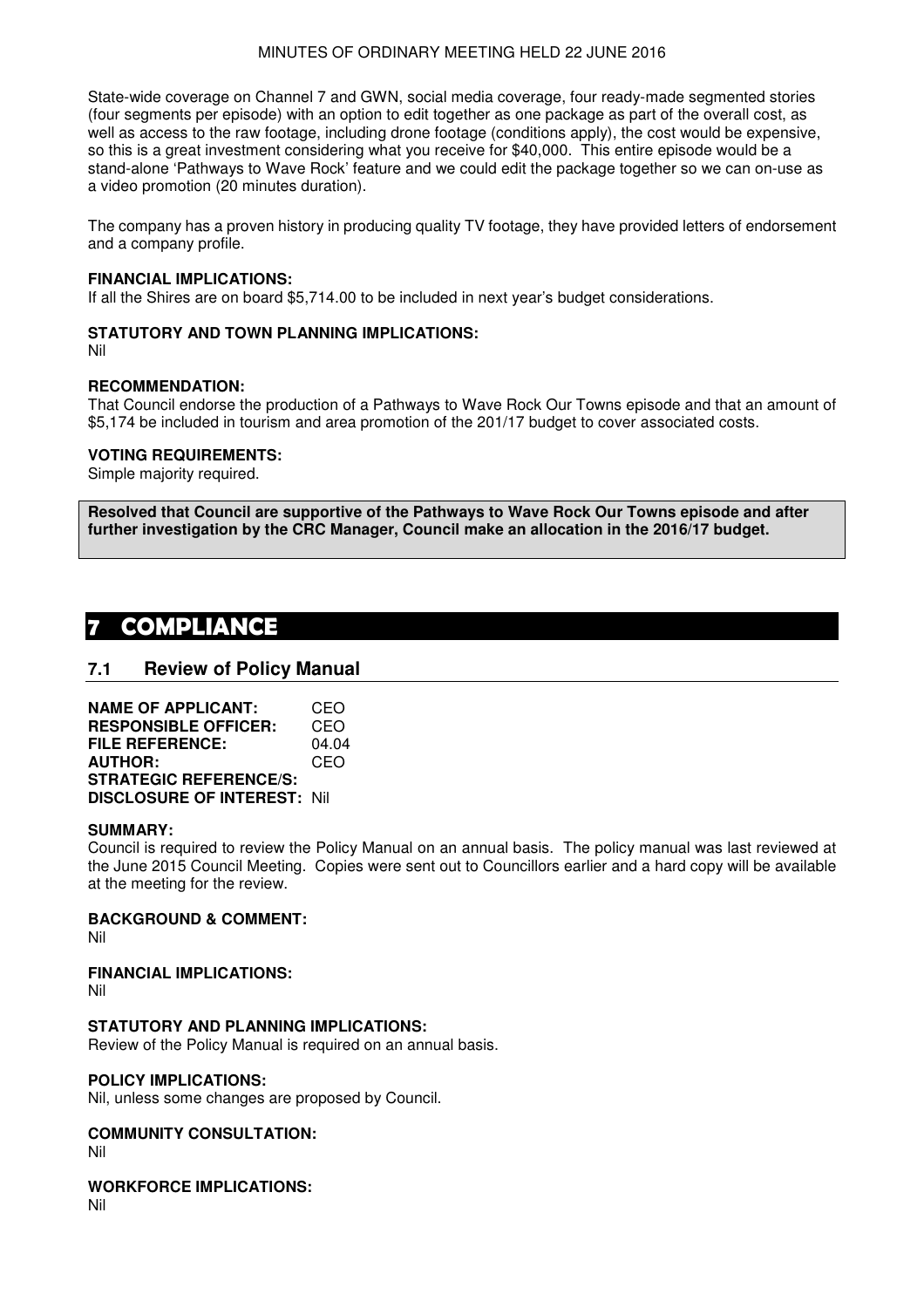#### **OFFICER'S RECOMMENDATION:**

That the Policy Manual be adopted with any changes agreed on at the meeting.

#### **VOTING REQUIREMENTS:**

Simple majority required.

#### **10/0616**

**Moved Cr Robins Seconded Cr Taylor that the Policy Manual be adopted with the changes as highlighted in red in the draft copy of the Policy Manual and Attachments.** 

**Carried 9/0** 

# **7.2 Integrated Planning Framework**

| <b>NAME OF APPLICANT:</b><br><b>RESPONSIBLE OFFICER:</b><br><b>FILE REFERENCE:</b> | CEO<br>CEO<br>04.06<br><b>STRATEGIC REFERENCE/S:</b> Community Strategic Plan and Corporate Business Plan – Civic<br>Leadership - CL4.1.1 a; CEO KRA 3.5 |
|------------------------------------------------------------------------------------|----------------------------------------------------------------------------------------------------------------------------------------------------------|
| <b>AUTHOR:</b><br><b>DISCLOSURE OF INTEREST: Nil</b>                               | CEO.                                                                                                                                                     |

#### **SUMMARY:**

The need to complete the review of the Shire of Kulin's Integrated Plans in accordance with the Local Government (Administration) Regulations 1996 is immediate, prior to the 30 June 2016. Previous resolutions requiring the CEO to undertake a review of the Shire's Integrated Plans commencing November 2015, were delayed until the new appointment.

#### **BACKGROUND & COMMENT:**

Integrated planning and reporting gives local governments a framework for establishing local priorities as a way of linking this information into operational functions particularly in terms of Budget setting, but particularly as part of an assessment and review process for the new CEO. It provides immediate instruction on the longer term aims and culture of the organisation, and positions thinking in terms of constraints and opportunities. As part of the introductory process – the documents have been reviewed.

The Integrated Planning Framework (IPF) and Guidelines have been developed as part of the State Government's Local Government Reform Program. They reflect a nationally consistent approach to integrated planning as expressed by the Council of Australian Governments' Local Government Planning Ministers' Council. The Local Government (Administration) Regulations 1996 have been amended to require each local government to adopt a Strategic Community Plan and a Corporate Business Plan:

1) Strategic Community Plan – read and reviewed.

- 10 year plan
- Provides the long term view informed by community aspirations

2) Corporate Business Plan – read and reviewed – initial comment and changes indicated

- 4 year plan
- Activates SCP
- **Integrates other plans**
- **Reviewed annually**

Supporting and informing the above components are strategies such as:

1) Long Term Financial Plan – read and reviewed with assumptions translating to Budget 2016-2017

- 10 year plan
- Sustainable financial management
- 2) Asset Management Plan read and reviewed no changes flow through to Budget 2016-2017.
	- 10 year plan
	- Management of local government's assets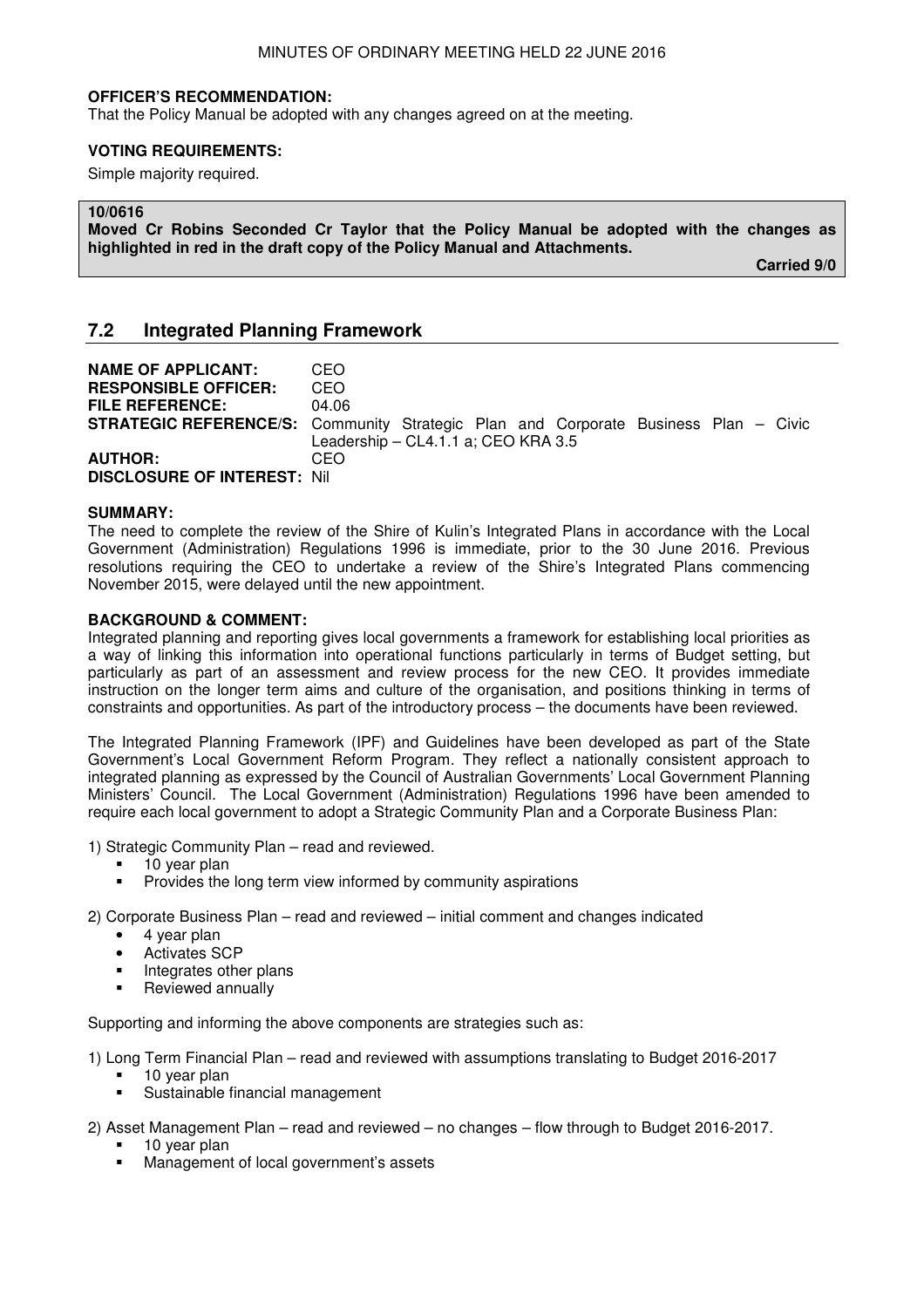3) Workforce Plan – read and reviewed- no immediate changes

- 4 year plan
- Workforce requirements to deliver CBP

The review of the Shire of Kulin Strategic Community Plan 2013-2023, the Kulin Corporate Business Plan, the Workforce Development Plan, Asset Management Plan and Long Term Financial plan provide no major variances at this point that require a redirection of resources or energies toward new directions. The high degree of alignment and interconnectedness of all Strategic Planning Documents within the Shire's Strategic Planning framework has been maintained.

# **FINANCIAL IMPLICATIONS:**

Without major changes to the documents only financial implications like grant funding and loans as part of an annual income and expense issue for the Budget are expected to vary the plan. These financial implications have been considered as part of the 2016/2017 Budget deliberations and will be included in the adoption of the 2016/2017 Budget.

# **STATUTORY AND PLANNING IMPLICATIONS:**

Local Government (Administration) Regulations 1996

#### Part 5 – Annual reports and planning

# **19C. Strategic community plans, requirements for (Act s. 5.56)**

(1) A local government is to ensure that a strategic community plan is made for its district in accordance with this regulation in respect of each financial year after the financial year ending 30 June 2013. (2) A strategic community plan for a district is to cover the period specified in the plan, which is to be at least 10 financial years.

(3) A strategic community plan for a district is to set out the vision, aspirations and objectives of the community in the district.

(4) A local government is to review the current strategic community plan for its district at least once every 4 years.

(5) In making or reviewing a strategic community plan, a local government is to have regard to —

- (a) the capacity of its current resources and the anticipated capacity of its future resources; and (b) strategic performance indicators and the ways of measuring its strategic performance by the
	- application of those indicators; and
- (c) demographic trends.

(6) Subject to subregulation (9), a local government may modify its strategic community plan, including extending the period the plan is made in respect of.

(7) A council is to consider a strategic community plan, or modifications of such a plan, submitted to it and is to determine\* whether or not to adopt the plan or the modifications.

\*Absolute majority required.

(8) If a strategic community plan is, or modifications of a strategic community plan are, adopted by the council, the plan or modified plan applies to the district for the period specified in the plan.

(9) A local government is to ensure that the electors and ratepayers of its district are consulted during the development of a strategic community plan and when preparing modifications of a strategic community plan.

(10) A strategic community plan for a district is to contain a description of the involvement of the electors and ratepayers of the district in the development of the plan or the preparation of modifications of the plan.

# **19CA. Information about modifications to certain plans to be included (Act s. 5.53(2)(i))**

(1) This regulation has effect for the purposes of section 5.53(2)(i).

(2) If a modification is made during a financial year to a local government's strategic community plan, the annual report of the local government for the financial year is to contain information about that modification.

(3) If a significant modification is made during a financial year to a local government's corporate business plan, the annual report of the local government for the financial year is to contain information about that significant modification.

# **19DA. Corporate business plans, requirements for (Act s. 5.56)**

(1) A local government is to ensure that a corporate business plan is made for its district in accordance with this regulation in respect of each financial year after the financial year ending 30 June 2013. (2) A corporate business plan for a district is to cover the period specified in the plan, which is to be at least 4 financial years.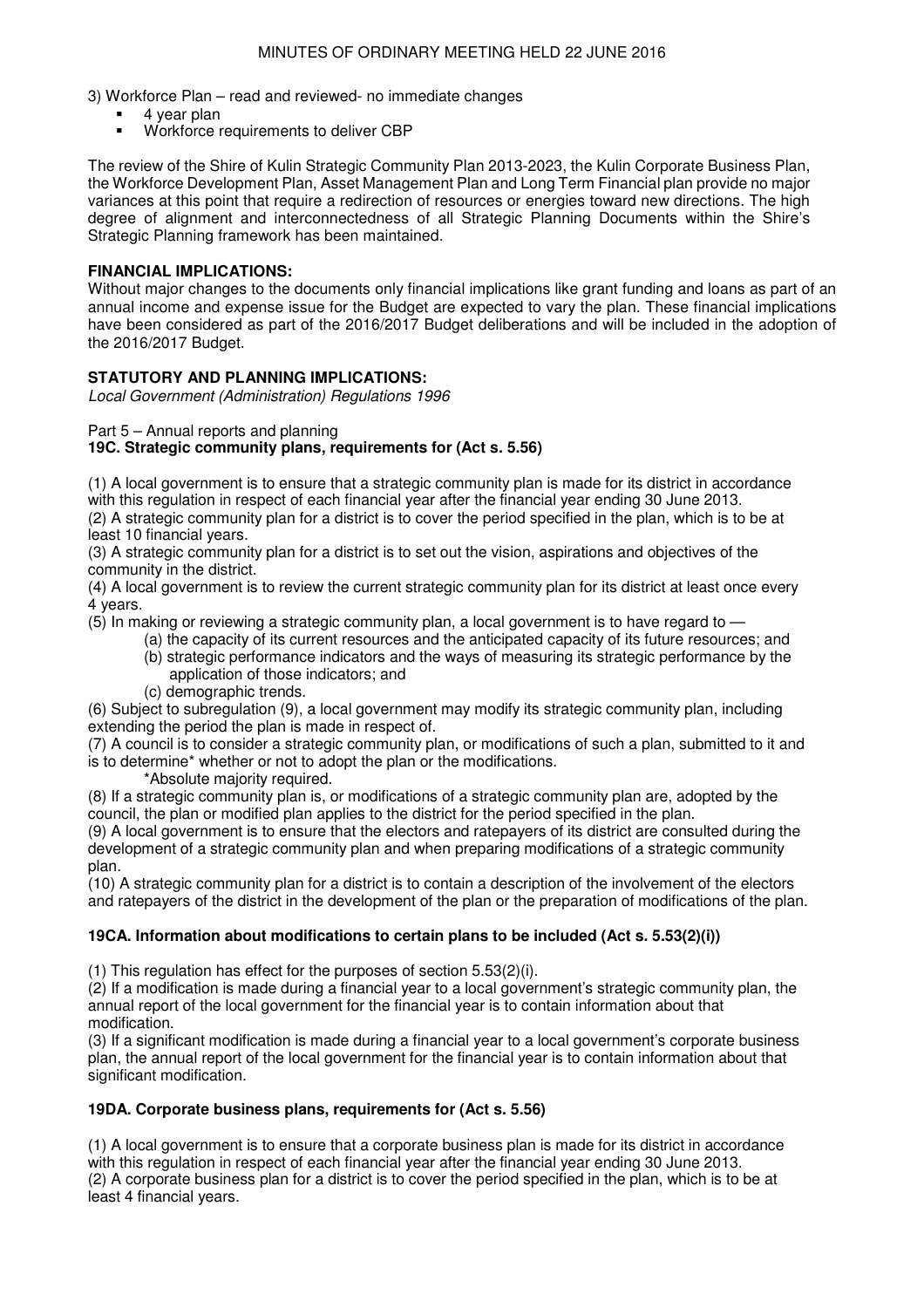(3) A corporate business plan for a district is to —

- (a) set out, consistently with any relevant priorities set out in the strategic community plan for the district, a local government's priorities for dealing with the objectives and aspirations of the community in the district; and
- (b) govern a local government's internal business planning by expressing a local government's priorities by reference to operations that are within the capacity of the local government's resources; and
- (c) develop and integrate matters relating to resources, including asset management, workforce planning and long-term financial planning.
- (4) A local government is to review the current corporate business plan for its district every year.

(5) A local government may modify a corporate business plan, including extending the period the plan is made in respect of and modifying the plan if required because of modification of the local government's strategic community plan.

(6) A council is to consider a corporate business plan, or modifications of such a plan, submitted to it and is to determine\* whether or not to adopt the plan or the modifications.

\*Absolute majority required.

(7) If a corporate business plan is, or modifications of a corporate business plan are, adopted by the council, the plan or modified plan applies to the district for the period specified in the plan.

The adoption of the Shire of Kulin Corporate Business Plan 15/16 – 18/19 complies with this requirement.

# **POLICY IMPLICATIONS:**

Each of the various reports refer to Policy adoptions e.g. Strategic Community Plan 2013-2023 refers to Community Engagement Policy, Asset Management Plan 2013 refers to Asset Management Policy. CEO KRA 1.4 requires CEO to review policies and associated documentation within 6 months and those adoptions will be left until then.

# **COMMUNITY CONSULTATION:**

The adopted Strategic Community Plan requires Council to report formally every year to the community about its progress towards identified strategies. It is intended that the Annual Report for the annual electors meeting will be the vehicle used to report progress towards the plan.

#### **WORKFORCE IMPLICATIONS:**

As part of the CEO Key Result Area (KRA) performance assessment – additional work incorporating strategic reviews will be reported to Council in the coming 6 months. There may be some issues arising that will require amendment to the documents and plans by the 2017-2018 Budget.

# **OFFICER'S RECOMMENDATION:**

That Council:

- 1. Adopt the reviewed Shire of Kulin Corporate Business Plan 2016/17 2018/19 for the purposes of informing the preparation of the 2016/2017 Annual Budget.
- 2. Adopt the review of the Strategic Community Plan 2013-2023 and associated information contained in the Workforce Development Plan 2013, Asset Management Plan 2013 and 10 Year Financial Plan with regards the integration of all Strategic Planning Documents within the Shire's Strategic Planning framework.
- 3. Note Integrated Planning Review Documents (as attached).
- 4. Request the CEO to undertake a review of the Shire's Integrated Plans commencing November 2016.

# **VOTING REQUIREMENT:**

Absolute Majority

| 11/0616 |                                                                                              |
|---------|----------------------------------------------------------------------------------------------|
|         | <b>Moved Cr Taylor Seconded Cr Robins that Council:</b>                                      |
| 17      | Adopt the reviewed Shire of Kulin Corporate Business Plan 2016/17 - 2018/19 for the purposes |
|         | of informing the preparation of the 2016/2017 Annual Budget.                                 |
| 2.      | Adopt the review of the Strategic Community Plan 2013-2023 and associated information        |
|         | contained in the Workforce Development Plan 2013, Asset Management Plan 2013 and 10 Year     |
|         | Financial Plan with regards the integration of all Strategic Planning Documents within the   |
|         | Shire's Strategic Planning framework.                                                        |
|         |                                                                                              |

- **3. Note Integrated Planning Review Documents (as attached).**
- **4. Request the CEO to undertake a review of the Shire's Integrated Plans commencing November 2016.**

 **Carried 9/0**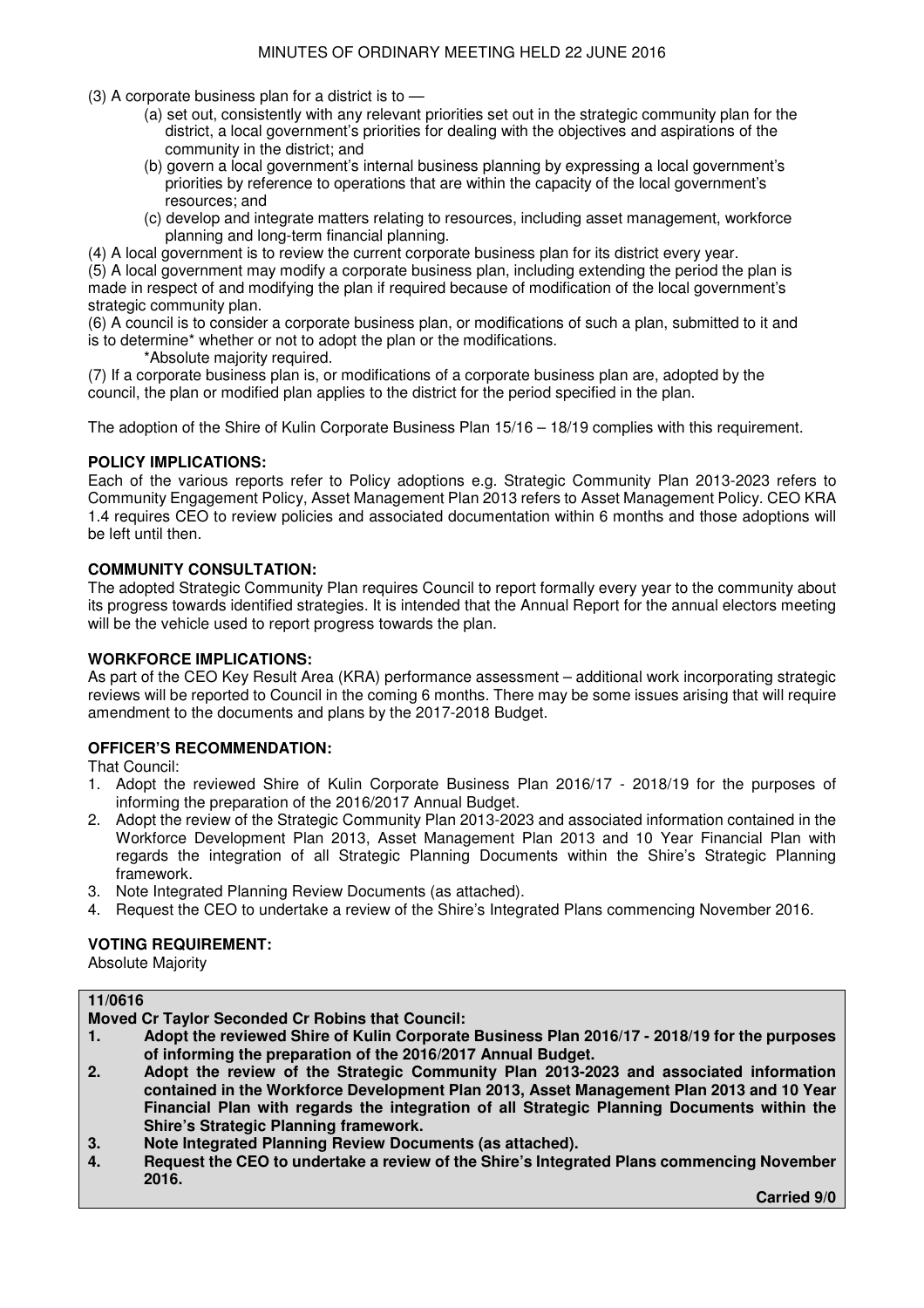#### **12/0616**

**Moved Cr Duckworth Seconded Cr Robins that the Ordinary Meeting be adjourned and that Council now meet as the Audit Committee.** 

**Carried 9/0** 

# **7.3 Risk Management Report**

| <b>RESPONSIBLE OFFICER:</b>        | CEO                                                                                                    |
|------------------------------------|--------------------------------------------------------------------------------------------------------|
| <b>FILE REFERENCE:</b>             | በ4 በ4                                                                                                  |
|                                    | <b>STRATEGIC REFERENCE/S:</b> Corporate Business Plan, Civic Leadership 4.1.1 a; CEO KRA 3.3 Financial |
|                                    | Management, 3.5 Integrated Planning                                                                    |
| <b>AUTHOR:</b>                     | CEO                                                                                                    |
| <b>DISCLOSURE OF INTEREST: Nil</b> |                                                                                                        |

#### **SUMMARY:**

Continuance of the review by the Audit Committee of the Council's risk profile required to be completed by the 30 June 2016. Once an established set of strategic and operational risks are created, staff will work to minimise or eliminate. The attached reports have been reworked to detail strategic risks and operational risks rated high under the adopted reporting framework first considered by Council at the June 2015 meeting.

#### **BACKGROUND & COMMENT:**

The Audit Committee currently meets quarterly to consider strategic and operational risks including financial and non-financial systems, compliance with legislation, regulations, policies and best practice.

Recommendation actions are developed and agreed with management for follow-up to ensure that they are implemented as agreed.

The Shire has already adopted a Risk Management Framework that includes matrixes that allows for the assessment of identified risk.

#### **FINANCIAL IMPLICATIONS:**

Allocation was made in the 2015/2016 annual budget for the internal audit and risk function although the report will now be provided in-house, additional budgeting should not be required.

#### **STATUTORY AND PLANNING IMPLICATIONS:**

The Local Government (Audit) Regulations 1996 detail the requirements for local government authorities in relation to the audit committee functions. The Department of Local Government amended the Audit Regulations inserting regulation 17, review of certain systems and procedures by a CEO. The amendments are detailed as follows:

Regulation 17 – CEO to review certain systems and procedures A new regulation 17 has been inserted and states as follows:

- 17 CEO to review certain systems and procedures
	- *(1)* The CEO is to review the appropriateness and effectiveness of a local government's systems and procedures in relation to –
		- *(a)* risk management; and
		- *(b)* internal controls; and
		- *(c)* legislative compliance.
	- *(2)* The review may relate to any or all of the matters referred to in sub regulation (1)(a), (b) and (c), but each of those matters is to be the subject of a review at least once every 2 calendar years.
	- *(3)* The CEO is to report to the audit committee the results of that review.

### **POLICY IMPLICATIONS:**

Risk Management Policy outlining the Shire's commitment and approach to managing risks requires adoption and that will flow as part of the policy manual review currently being undertaken.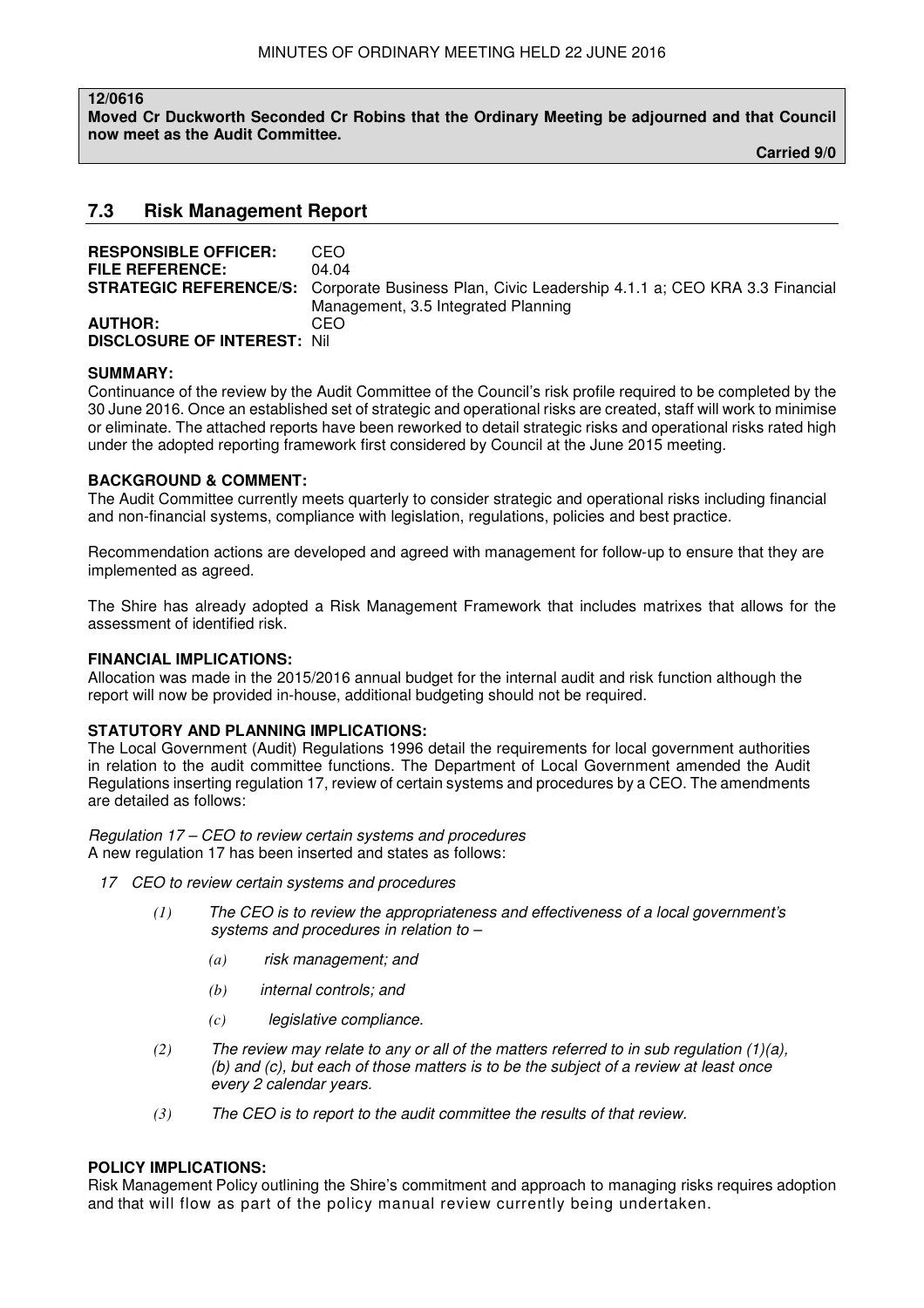#### MINUTES OF ORDINARY MEETING HELD 22 JUNE 2016

### **STRATEGIC IMPLICATIONS:**

A Council's internal control environment includes the following components:

- Structure of the organisation
- Culture of the organisation
- Knowledge, skills and experience of employees
- Processes employed by the organisation to conduct business.

The Chief Executive Officer plays a key role in the establishment and development an effective internal control environment, as it ultimately sets the operational tone of the Council, and should reflect the ethics, integrity and values espoused by the Council.

An effective and transparent internal control environment would focus on the following key areas:

- Integrity and ethical values
- **Management's philosophy and operating style**
- **•** Organisation structure
- Performance measures
- Policies and procedures
- Human resources policy
- Internal Audit function
- The Audit Committee.

The role of the audit committee is to govern the integrity of the entity's financial information, systems of internal control, and the legal and ethical conduct of management and employees.

As required by the CEO KRA's, review of the current status of risk is to be completed early in the CEO's tenure – so that Council can remain confident that identified risks will make their way toward remedial action plans.

### **COMMUNITY CONSULTATION:**

Chief Executive Officer

### **WORKFORCE IMPLICATIONS:**

Nil

# **OFFICER'S RECOMMENDATION:**

That the Council:-

- 1. Audit Committee recommend the adoption of the Shire of Kulin's Risk Management Report June 2016 as required by Audit Regulation 17.
- 2. Adopt the recommendation and actions recommended in the Shire of Kulin's Risk Management Report June 2016 and where appropriate remove completed risk records. Quarterly review of recommended actions to ensure continued compliance occur within reported timeframes.

# **VOTING REQUIREMENTS:**

Simple majority required.

### **13/0616**

**Moved Cr O'Brien Seconded Cr Taylor that the Council:** 

- **1. Audit Committee recommend the adoption of the Shire of Kulin's Risk Management Report June 2016 as required by Audit Regulation 17.**
- **2. Adopt the recommendation and actions recommended in the Shire of Kulin's Risk Management Report June 2016 and where appropriate remove completed risk records. Quarterly review of recommended actions to ensure continued compliance occur within reported timeframes.**

**Carried 9/0** 

#### **14/0616**

**Moved Cr Duckworth Seconded Cr Varone that the Ordinary Meeting be resumed.** 

**Carried 9/0**